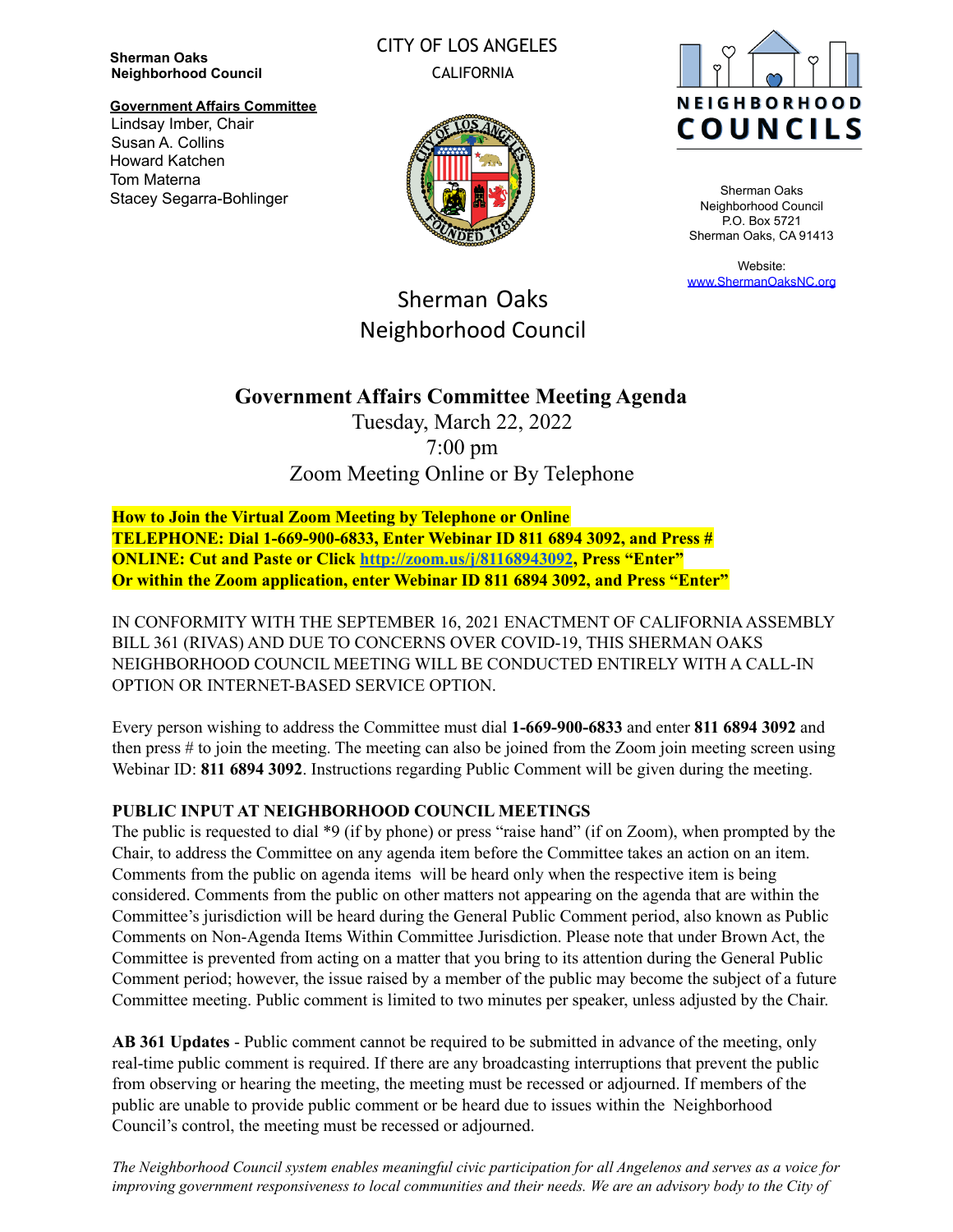Sherman Oaks Neighborhood Council Government Affairs Committee Meeting Agenda, Tuesday, March 22, 2022, 7:00 pm Page 2

*Los Angeles, composed of stakeholder volunteers who are devoted to the mission of improving our communities.*

- **1. Call to Order**
- **2. Roll Call**
- **3. Administrative Motions**
	- a. Motion to approve the Gov't Affairs Meeting minutes for Feb 28, 2022.

## **4. Comments by Public Officials**

## **5. Chair's Report**

## **6. Action Item That May Be Voted Upon for Transmission to the Board**

- a. [CF 21-0921-S1](https://cityclerk.lacity.org/lacityclerkconnect/index.cfm?fa=ccfi.viewrecord&cfnumber=21-0921-S1). COVID-19 Vaccination Mandate / City Employee / Rescission.
	- i. *Draft Motion:* The Sherman Oaks Neighborhood Council (SONC) supports/opposes [City Council File 21-0921-S1](https://cityclerk.lacity.org/lacityclerkconnect/index.cfm?fa=ccfi.viewrecord&cfnumber=21-0921-S1)'s attempt to rescind the City's existing COVID-19 vaccination mandate for City employees.
- b. [CF 22-0002-S26](https://cityclerk.lacity.org/lacityclerkconnect/index.cfm?fa=ccfi.viewrecord&cfnumber=22-0002-S26). AB 1322 (Rivas) / California Air Resources Board / Sustainable Aviation Fuel / In-State Production Capacity / Supply and Demand / Infrastructure.
	- i. *Draft Motion:* The Sherman Oaks Neighborhood Council (SONC) supports/opposes [City Council File 22-0002-S26](https://cityclerk.lacity.org/lacityclerkconnect/index.cfm?fa=ccfi.viewrecord&cfnumber=22-0002-S26) and AB 1322's efforts to mitigate aviation-related air pollution through development of sustainable, less toxic aviation/jet fuel. *Additional correspondence: LAWA BOAC & VNYCAC.*
- c. [CF 22-0002-S24](https://cityclerk.lacity.org/lacityclerkconnect/index.cfm?fa=ccfi.viewrecord&cfnumber=22-0002-S24). AB 1594 (Ting Gipson Ward) / Firearm Manufacturers and Retailers / Non-Compliance Lawsuit / AB 1621 (Gipson) / Ghost Gun Regulations / AB 2571 (Bauer - Kahan) / Firearm Marketing to Minors Restrictions.
	- i. *Draft Motion:* The Sherman Oaks Neighborhood Council (SONC) supports/opposes [City Council File 22-0002-S24](https://cityclerk.lacity.org/lacityclerkconnect/index.cfm?fa=ccfi.viewrecord&cfnumber=22-0002-S24) in support of AB 1594 which would allow individuals and the California Attorney General to sue firearm manufacturers and retailers for injury/death caused by non-compliance with regulations or unfair business practices, AB 1621 which would restrict unserialized "ghost guns" in California, and AB 2571 which would restrict marketing and advertising of certain weapons such as semi-automatic and higher caliber firearms, to children.